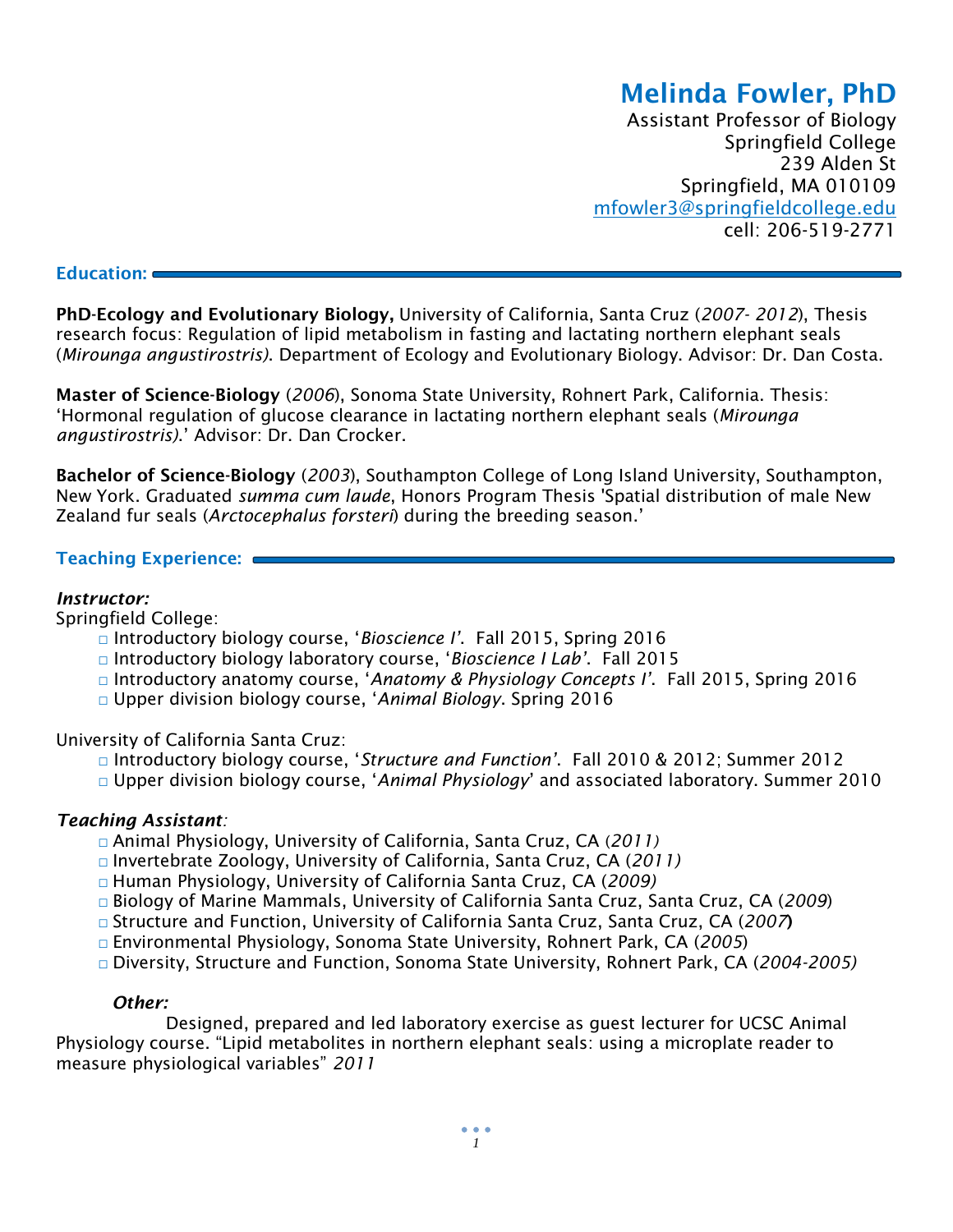## **Continuing Education:**

□ An Introduction to Evidence Based Undergraduate STEM Teaching. Vanderbilt University and the Center for the Integration of Research, Teaching and Learning. Statement of Accomplishment earned (*2014)*

□ Attended workshop: Rethinking Science and Engineering Learning and Teaching through the Institute for Scientist and Engineer Educators, University of California Santa Cruz (*2009)*

## **Research Experience:**

Assistant Professor of Biology, Springfield College, Springfield, MA. *2015-present*

Postdoctoral researcher at Simon Fraser University, Dr. Tony Williams, supervisor. Research topics: Physiological ecology and foraging behaviour of provisioning songbirds (*2013-2014*).

Collaboration with Dr. Frederic Kraemer, Chief, Division of Endocrinology, Gerontology and Metabolism, Stanford University (*2009-2012*).

## *Field Leader:*

 $\Box$  Physiological and behavioural determinants of reproductive success in the European starling (*Sturnus vulgaris*); Langley, British Columbia (*2013-2014*)

□ Fasting physiology and foraging ecology in the Northern elephant seal *(Mirounga angustirostris)*; Año Nuevo California (*2005-2006; 2008-2010)*

□ Foraging ecology of the California sea lion *(Zalophus californianus;* Channel Islands, California (*2008-2009*)

# *Field Assistant:*

□ Diving physiology in the Emperor penguin (*Aptenodytes forsteri)*; Cape Washington, Antarctica (*2011*)

□ Foraging ecology in the Northern elephant seal *(M. angustirostris)*; San Benitos Mexico and Año Nuevo California (*2005-2006; 2008, 2011*)

□ Foraging ecology in the California sea lion *(Z. californianus)*. Channel Islands, California (*2007-2008*)

□ Reproductive behaviour and foraging ecology of Galapagos sea lions *(Zalophus wollebaeki)* and Galapagos fur seals (*Arctocephalus galapagoensis*); Galapagos Islands (*2007 & 2010)*

□ Population demography and behaviour in the Hawaiian monk seal *(Monachus schauinslandi*); Northwest Hawaiian Islands (*2004, 2006*)

□ Reproductive behaviour in the New Zealand fur seal *(A. forsteri )*; Kangaroo Island, Australia and Kaikoura, New Zealand *(2003-2004*)

□ Maternal investment in the Steller sea lion *(Eumetopias jubatus)*; Seward Alaska (*2001-2003*)

# *Additional research skills*:

□ Coordination between multiple collaborating entities (international collaborators, National Marine Fisheries Service Project, Tagging of Pacific Predators project)

 $\Box$  Field logistics and personnel management, including extensive training of field assistants

□ Electronic tag (VHF, satellite, time depth recorder, GPS, Crittercam, ECG) deployment and recovery

 $\Box$  Animal capture and chemical immobilization; milk, blood and tissue sampling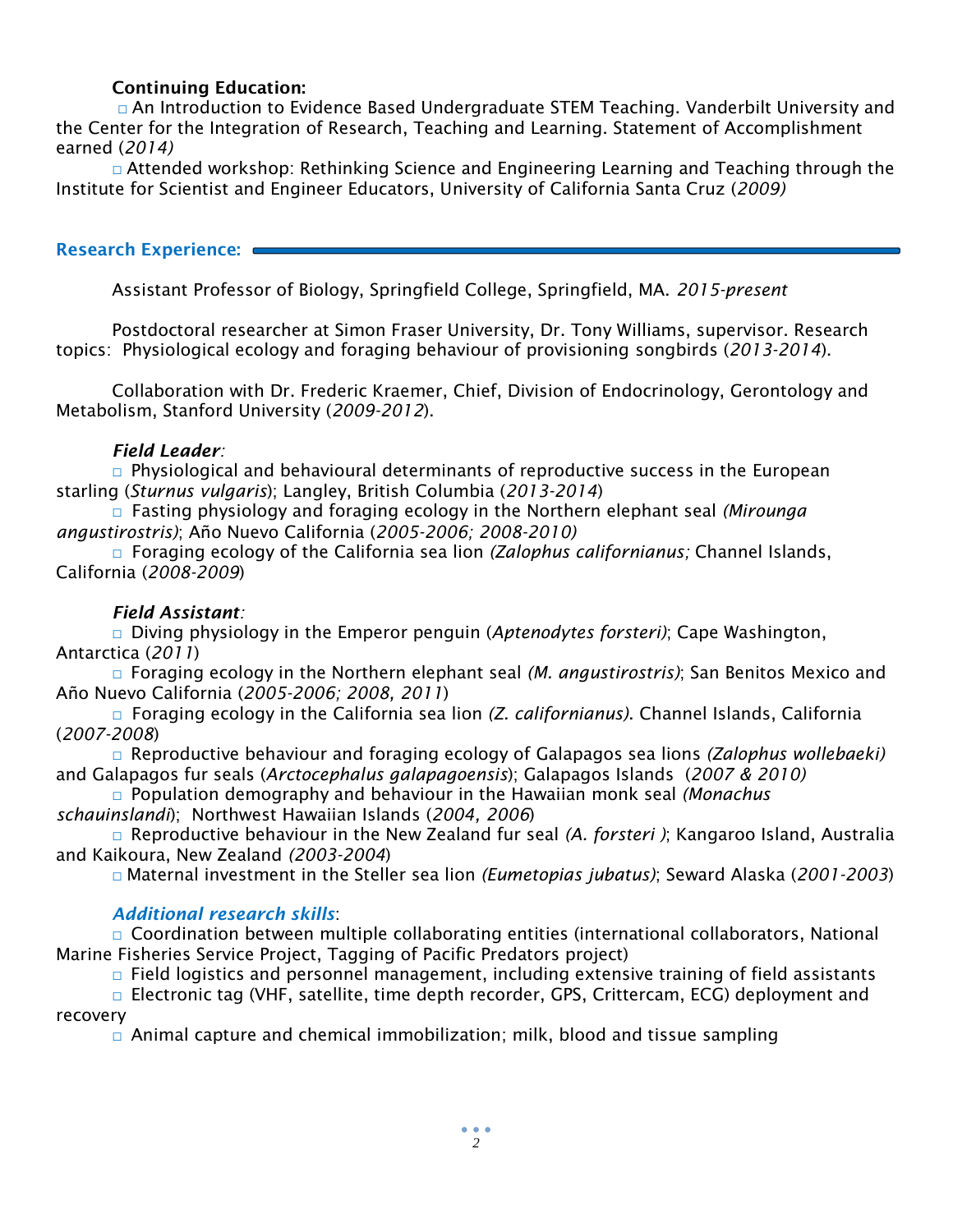## **Public Outreach:**

□ Research presentation to undergraduate introductory biology lab sections, Simon Fraser University (*2014*)

□ After school activities/presentations Campus Kids Connections/Outdoor Explorer Group; kids ages 7-10 years (*2011-2012*).

 $\Box$  Lab tour and career talk to Cabrillo College students as part of NSF project to engage underprepared students for careers in science and education *(2010-2011*)

 $\Box$  Presentation to high school biology classes and correspondence from the field; Moniteau County C-1 School, Jamestown, Missouri (*2003-2014*).

□ Participated in career day mentoring panels for several high schools in Santa Cruz (*2009- 2011*).

 $\Box$  Involved with Graduate Students for the Enhancement of Diversity (GCDE). Helped plan and execute Science Education Day at Long Marine Lab to educate middle school children about opportunities in science (*2008, 2012*).

 $\Box$  Worked to develop field research internships to involve undergraduates in field research with elephant seals

□ Presented research at MESA Science Day Fair; and Pacific Collegiate School Math and Science Day (middle/high school audience) (*2009*)

□ Blogged for [www.TOPP.org](http://www.topp.org/) (Tagging of Pacific Pelagics) about deployment/recovery of satellite tags on pinnipeds (*2008-2009)*

□ Coordinated filming of elephant seal tagging for PBS Nova, National Geographic and local media outreach ([http://video.pbs.org/video/1051884361/\)](http://video.pbs.org/video/1051884361/)

□ Docent education talks at Año Nuevo State Reserve outlining elephant seal research objectives  $\Box$  Mentored several undergraduate students for fieldwork and senior theses. Ashley Pearson Molly McCormmley Erin Pickett

Teri Wu Anna Kosztowny John Harley Jeff Sharick Sarah Grey

## **Publications:**

- **Fowler, M**; Debier, C; Champagne, CD, Crocker, DE, Costa, DP. (*2016*) The demands of lactation promote differential regulation of lipid stores in fasting elephant seals. General and Comparative Endocrinology. 225:125-132. http://dx.doi.org/10.1016/j.ygcen.2015.09.024
- **Fowler, M**; Williams, TD. (*2015*) Individual variability in parental workload and breeding productivity: is the payoff worth it? Ecology and Evolutionary Biology. 5(17): 3583-3599. doi:10.1002/ece3.1625
- **Fowler, M**; Kraemer, R; Shen, W-J; Crocker, DE, Costa, DP (*2015*) Hormone sensitive lipase and adipose triglyceride lipase in fasting and lactating northern elephant seals. Physiological and Biochemical Zoology. 88(3):284-294. doi: 10.1086/680079.
- Williams, TD, **Fowler, M**. (2015*)* Individual variation in workload during parental care: can we detect a physiological signature of quality or cost of reproduction? Journal of Ornithology.1:11.doi: 10.1007/s10336-015-1213-6.
- Williams, TD; Bourgeon, S; Cornell, A; Ferguson, L; **Fowler, M**, Fronstin, RB; Love, OP. (*2014)* Midwinter temperatures, not spring temperatures, predicts breeding phenology in the European starling *Sturnus vulgaris.* Royal Society Open Science. 2(140301)
- Crocker, DE; Champagne, CD; **Fowler, MA**; Houser, DS. (*2014*) Adiposity and fat metabolism in lactating and fasting northern elephant seals. Advances in Nutrition. 5:57-64.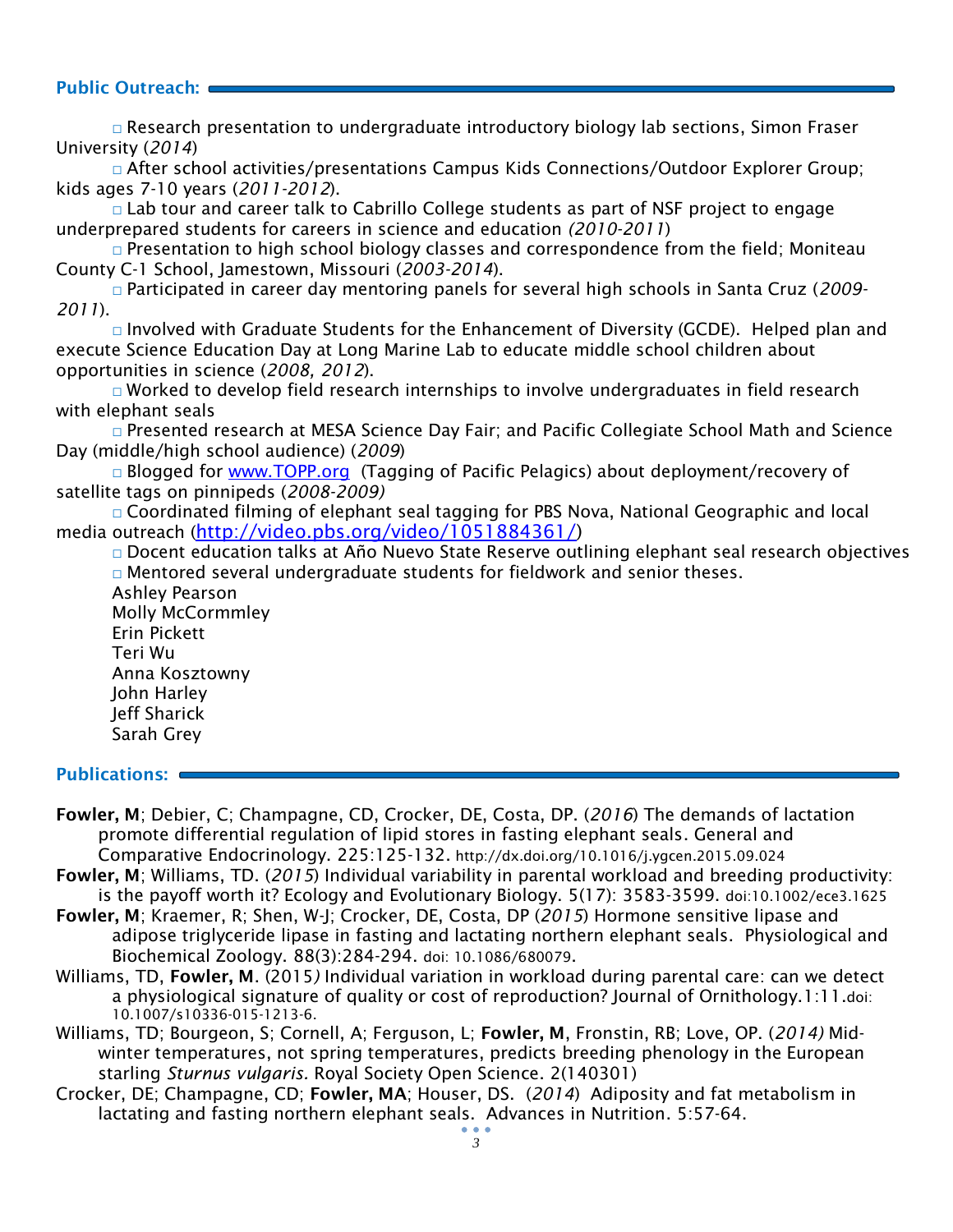- Crocker, DE; **Fowler, MA**; Champagne, CD; Vanderlugt, AL; Houser, DS. (*2014*) Metabolic response to a glucagon challenge varies with adiposity and life-history stage in fasting northern elephant seals. General and Comparative Endocrinology. 195 (99-106)
- **Fowler, M**; Debier, C; Crocker, DE; Costa, DP. (*2013*) Fatty acid mobilization and comparison to milk fatty acid content in northern elephant seals. Journal of Comparative Physiology Part B. 184(1): 125-135. DOI 10.1007/s00360-013-0787-7
- Naito, Y; Costa, DP; Adachi, T; Robinson, PW; **Fowler, M**; Takahashi, A (*2013*) Foraging adaptation in deep water by adult female northern elephant seals. Functional Ecology. doi: 10.1111/1365- 2435.12083
- Champagne, CD; Boaz, SM; **Fowler, MA;** Houser, DS; Costa, DP; Crocker, DE. (*2013)* A profile of carbohydrate metabolites in the fasting northern elephant seal. Comparative Biochemistry and Physiology, Part D 8: 141-151.
- Champagne, CD; Houser, DS; **Fowler, MA;** Costa, DP; Crocker, DE. (*2012*) Gluconeogenesis is associated with high rates of tricarboxylic acid and pyruvate cycling in fasting northern elephant seals." American Journal of Physiology - Regulatory, Integrative and Comparative Physiology **303**: R340-R352.
- Champagne, CD; **Fowler, MA**; Houser, D; Crocker, DE. *(2012)* Fasting Physiology of the Pinnipeds: the challenges of fasting while maintaining high energy expenditure and nutrient delivery for lactation. Book chapter in: "The Comparative Physiology of Fasting and Starvation". pp 310- 316. editor: McCue, M. Springer Publishing.
- Robinson, P.W.; Costa, D.P.; Crocker, D.; Gallo-Reynoso, J.P.; Champagne, C.; **Fowler, M.;** Goetsch, C.; Goetz, K.; Hassrick, J.L.; Huckstadt, L.A.; Kuhn, C.; Maresh, J.; Maxwell, S.M; McDonald, B.; Peterson, S.; Simmons, S.E.; Teutschel, N.M.; Villegas-Amtmann, S.; Yoda, K.(*2012*) Foraging behavior of female northern elephant seals. PLoS One **7**(5): e36728.
- Debier C; Crocker D; Houser D; Vanden Berghe M; **Fowler M**; Mignolet E; de Tillesse T; Rees J-F; Thomé J-P; Larondelle Y. (*2012*) Impact of fasting and lactation on the concentrations of fatsoluble vitamins and pollutants in northern elephant seals: a comparative approach. Comparative Biochemistry and Physiology, Part A. 162 (4): 323-330. doi: 10.1016/j.cbpa.2012.04.001
- Boaz, SM; Champagne, CD; **Fowler, MA;** Houser, D; Crocker, DE. (*2012*) Metabolomics measurement of fasting serum water-soluble vitamins in northern elephant seals (*Mirounga angustirostris*) Comparative Biochemistry and Physiology, Part A. 161:113-121.
- Hayes, SA; Teutschel, NM; Michel, CJ; Champagne, CD; Robinson, PW; **Fowler, MA**; Yack, T; Mellinger, D; Simmons, S; Costa, DP; MacFarlane; RB. (*2011*) Mobile receivers: Releasing the mooring to 'see' where fish go. Environmental Biology of Fishes. doi: 10.1007/s10641-011-9940-x.
- Caudron AK; Negro SS; **Fowler M**; Boren L; Poncin P; Robertson BC; & Gemmell NJ; (*2009*) Alternative mating tactics in the New Zealand fur seal *Arctocephalus forsteri*: When non-territorial males are successful too. Australian Journal of Zoology 57 (6):399-408.
- **Fowler, M**; Houser, D; Champagne, CD; Crocker, DE; (*2008*) Hormonal regulation of glucose clearance in lactating northern elephant seals (*Mirounga angustirostris)*. Journal of Experimental Biology, 211:2943-2949.
- **Fowler, M.** (*2006*) Hormonal regulation of glucose clearance in lactating northern elephant seals (*Mirounga angustirostris)*. Master of Science Thesis. Sonoma State University, Rohnert Park, California.
- **Fowler, M.** (*2003*) Spatial distribution of male New Zealand fur seals (*Arctocephalus forsteri*) during the breeding season. Bachelor of Science Honors Thesis. Southampton College of Long Island University, Southampton, New York.

# *Conference proceedings:*

Williams, TD**, Fowler, M.** Individual variation in workload during parental care: can we detect a physiological signature of quality or cost of reproduction? 26th International Ornithological Congress. Tokyo, Japan. August *2014*.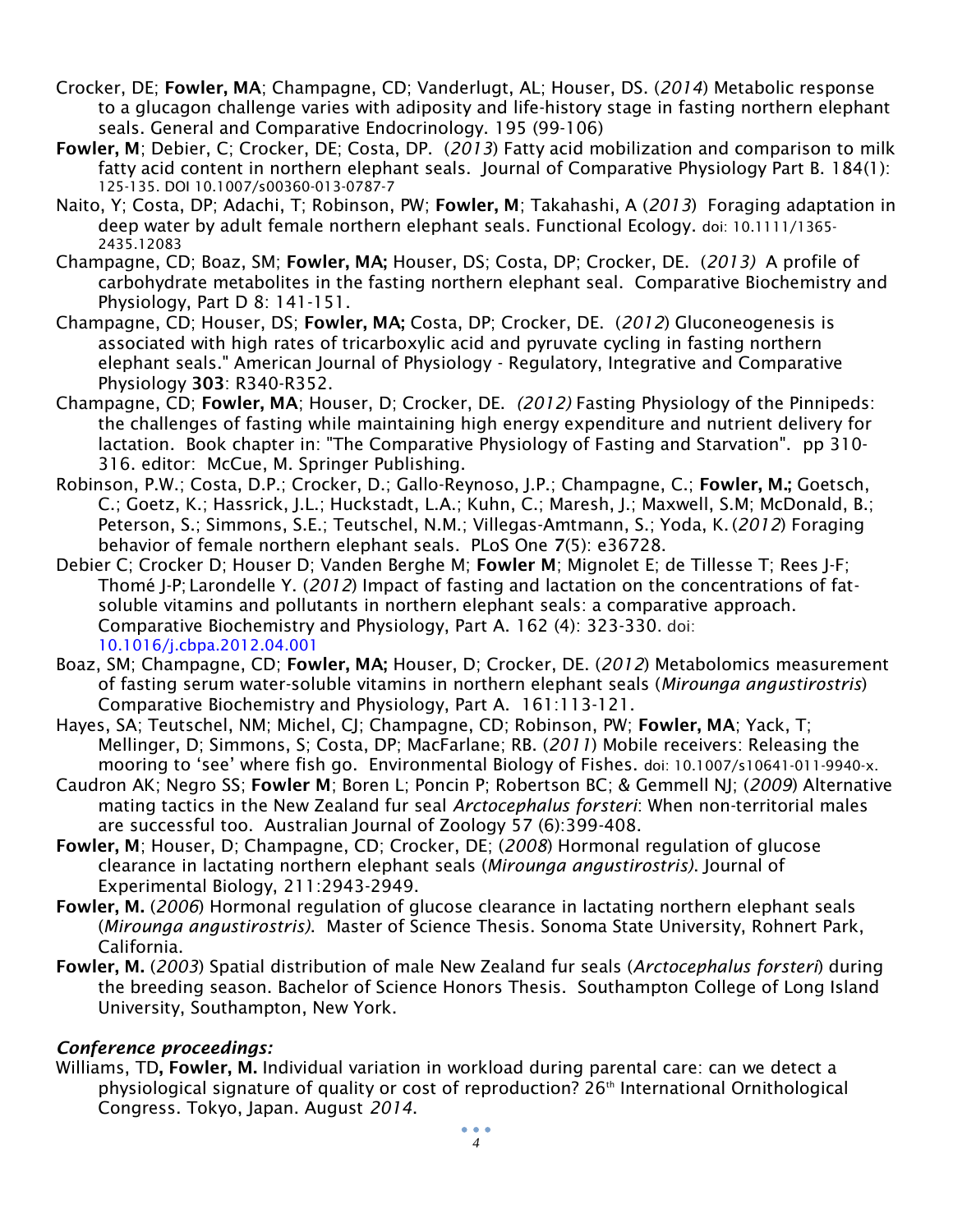- Debier, C; Crocker, D; Houser, D; Vanden Berghe, M; Xhonneux, V; de Tillesse, T; Mignolet, E; **Fowler, M**; Rees, J-F; Thome, J-P; Larondelle, Y. Impact of fasting/lactation on the levels of PCBs, DDTs and fat-soluble vitamins in northern elephant seal tissues: similarities, discrepencies and recommendations for future studies.  $31<sup>st</sup>$  International Symposium on Halogenated Persistant Organic Pollutants, Brussels, Belgium, August *2011*.
- Adachi, T., Takahashi, A., **Fowler, M**., Teutschel, N., Huckstadt, L., Costa, D., Yoda, K., and Yasuhiko Naito. Fine-scale foraging behaviour of female northern elephant seals during the entire postbreeding migration. 4th International Symposium on Biologging, Hobart, Tasmania, Australia, March *2011.*
- Goetsch, C; **Fowler, M**; Teutschel, NM; Simmons, SE; Crocker, DE; Costa, DP. When is El Niño too hot to handle? Evidence of a tolerance threshold for a marine top predator. 4<sup>th</sup> International Symposium on Biologging, Hobart, Tasmania, Australia, March *2011*.
- Naito, Y; Takahashi, A; Adachi, T; Yoda, K; **Fowler, M**; Teutschel, NM, Huckstadt, L; Costa, DP. Paradox of diverse divers into the deep depth: a new aspect of foraging behavior of northern elephant seals. 4th International Symposium on Biologging, Hobart, Tasmania, Australia, March 2011.
- Champagne, C; **Fowler, M**; Costa, DP; Crocker, DE. Environmental and handling impacts on cortisol in the northern elephant seal. American Physiological Society; Comparative Physiology conference. Denver, CO. August *2010*.
- Adachi, T; Takahashi, A; **Fowler, M**; Teutschel, N**;** Huckstadt, L; Costa, D; Yoda, K; and Yasuhiko Naito. Fine-scale foraging behaviour of female northern elephant seals during the entire postbreeding migration. The 32nd Symposium on Polar Biology. Tachikawa, Tokyo Japan. November, *2010*.
- Champagne, C; Houser, D; **Fowler, M** ; Costa, D; Crocker, D. A complete profile of carbohydrate metabolism during prolonged fasting in the northern elephant seal. Experimental Biology Conference, Anaheim, CA, April *2010*.
- Champagne, C; Houser, D; **Fowler, M** ; Costa, D; Crocker, D. A complete profile of carbohydrate metabolism during prolonged fasting in the northern elephant seal. Society for Comparative and Integrative Biology Annual meeting. Seattle, WA, Jan *2010*.
- Boaz, S; Champagne, C; **Fowler**, **M;** Houser, D; Crocker, D. Plasma water-soluble vitamin levels of fasting northern elephant seals are undetectable using metabolomics. 18<sup>th</sup> Biennial Conference on the Biology of Marine Mammals, Quebec City, Canada, Oct *2009*.
- Harris, KR; **Fowler, M;** Maniscalco, JM; Parker, P. Interannual variation tracking of naturally marked Steller sea lions (*Eumetopias jubatus*). 15<sup>th</sup> Biennial Conference on the Biology of Marine Mammals, Greensboro, NC, December *2003.*

# **Public talks/Presentations:**

- Invited speaker, Springfield College, Springfield, MA. 'Thermal Relations in Animals'. March *2015*. Guest speaker, Animal Physiology Course. Simon Fraser University. 'Physiological strategies for
- extreme life history stages in seals'. September *2014*.
- Invited speaker, Kwantlen Polytechnic University, Surrey, BC. 'From Seals to Songbirds: Comparative Metabolic Physiology'. July *2014.*
- Guest speaker, Endocrinology Course. Simon Fraser University. 'Endocrinology of extreme life history strategies in seals'. March *2014*.
- Society for Comparative and Integrative Biology annual meeting, Austin, TX. Oral presentation: 'Individual variation in provisioning effort does not result in larger offspring at fledging'. **M. Fowler,** TD. Williams. January *2014*.
- Les Ecologiste Seminar Series invited presentation, Simon Fraser University. Oral presentation: 'From Seals to Songbirds: A Story of Comparative Physiology'. October *2013*.
- Society for Comparative and Integrative Biology annual meeting, San Francisco, CA. Oral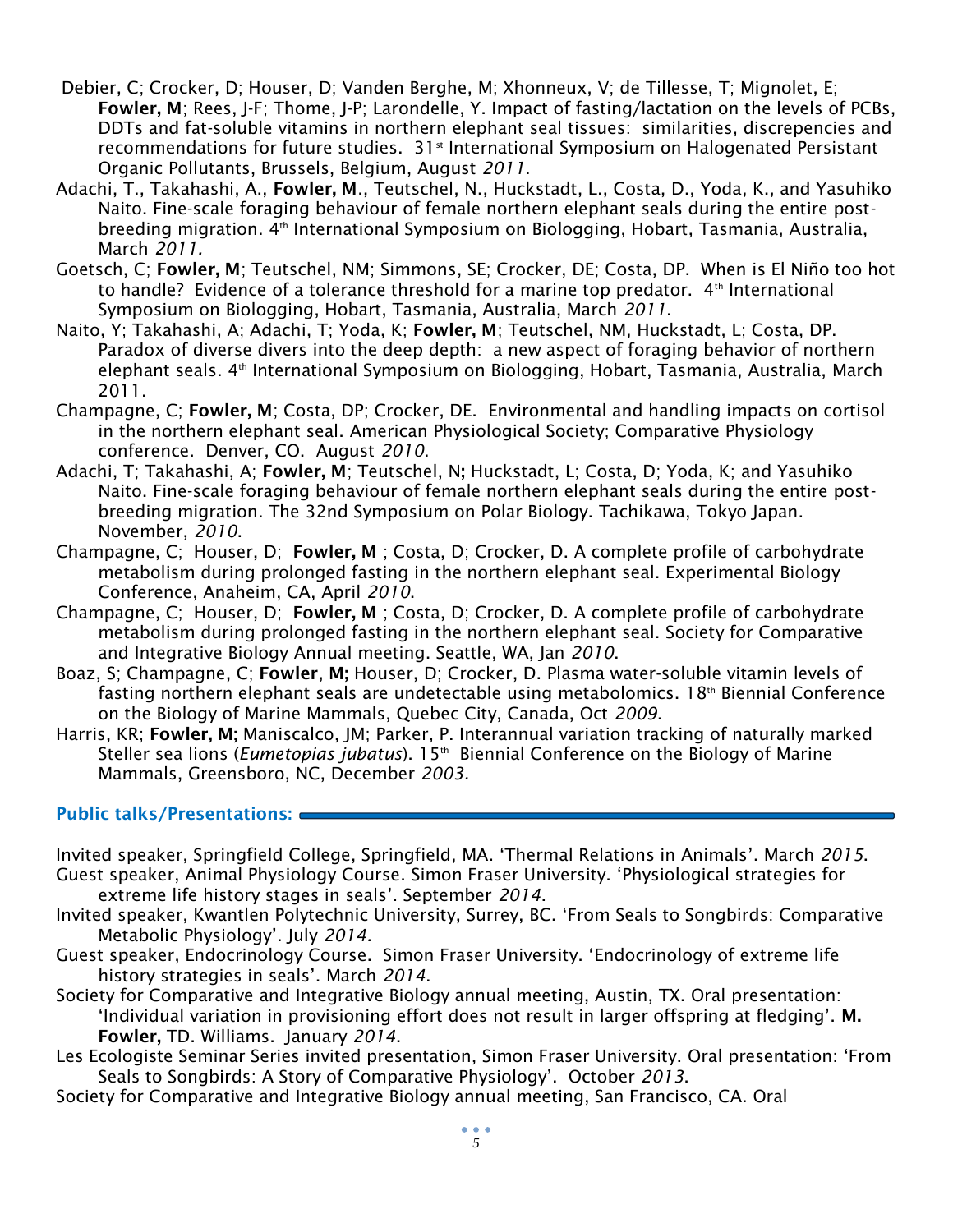presentation: 'Insulin as a differential regulator of lipid mobilization in fasting northern elephant seals' **M. Fowler**, C. Debier, CD Champagne, DE Crocker, DP Costa. January *2013*.

- Experimental Biology, San Diego, CA. Poster presentation: 'Lipid mobilization and milk production in lactating northern elephant seals' **M. Fowler**, D. Costa, C. Debier, DE Crocker. April *2012*.
- University of California Santa Cruz Dept of Ecology and Evolutionary Biology Graduate Student Symposium 'What do seals do with all that blubber? Regulation of lipid metabolism in northern elephant seals' March *2012.*
- Guest speaker, Animal Physiology.University of California Santa Cruz.'Cell Signalling and Endocrinology' July *2011*.
- Guest speaker, Biology of marine mammals. University of California Santa Cruz. 'Osmoregulation in marine mammals' April *2010* and *2012*.
- Docent training lecture series, Invited speaker, Año Nuevo State Reserve, CA. 'Fasting physiology research in the northern elephant seal' March 2009, *2010*.
- Society for Integrative and Comparative Biology Annual meeting, Seattle, WA. Poster presentation : 'Adiposity, development and lactation impact responses to glucagon in northern elephant seals' **M. Fowler,** CD Champagne, DS Houser, DE Crocker. January *2010.*
- 18<sup>th</sup> Biennial Conference on the Biology of Marine Mammals, Quebec City, Quebec. Oral presentation: 'Adiposity, development and lactation impact responses to glucagon in northern elephant seals' **M. Fowler,** CD Champagne, DS Houser, DE Crocker. Oct *2009.*
- Sonoma State University Biology Colloquium, Oral presentation: 'Hormonal regulation of glucose clearance in lactating northern elephant seals (*Mirounga angustirostris*)' **M. Fowler,** March *2006.*
- 16<sup>th</sup> Biennial Conference on the Biology of Marine Mammals, San Diego, California. Oral presentation: 'Hormonal regulation of glucose clearance in lactating northern elephant seals (*Mirounga angustirostris*)' **M. Fowler,** C. Champagne, D. Houser, D. Crocker, Dec *2005.*
- 15th Biennial Conference on the Biology of Marine Mammals, Greensboro, North Carolina. Poster presentation: 'Spatial distribution of male New Zealand fur seals (*Arctocephalus forsteri*) in a breeding colony: more space allows for more variation?' **M. Fowler**, A. Caudron, LJ Boren, NJ Gemmell. December *2003.*
- BrainWash Seminar Series, Southampton College; Oral presentation. Spatial distribution of male New Zealand fur seals (*Arctocephalus forsteri*) during the breeding season. **M. Fowler**, April *2003.*

# **Grants/Awards/Honors:**

- □ University of California Santa Cruz President's Dissertation Year Fellowship *2011-2012*
- □ Achievement Reward for Collegiate Scientists Foundation Fellowship *2011*
- □ Friends of Long Marine Lab Student Research and Education Award *2008*
- □ Mildred E. Mathias Graduate Student Research Award *2008*
- □ Lerner-Gray Fund for Marine Research *2008*
- □ STEPS Fellowship, University of California Santa Cruz *2007-2012*
- □ Graduate Equity Fellowship, Sonoma State University *2006-2007*
- □ John and Delores Headley Scholarship, Sonoma State University *2005-2006*
- □ Yvette M. Fallandy Scholarship Sonoma State University *2004-2005*
- □ Edgar and Beulah Dryden Fund Scholarship Sonoma State University *2004-2005*